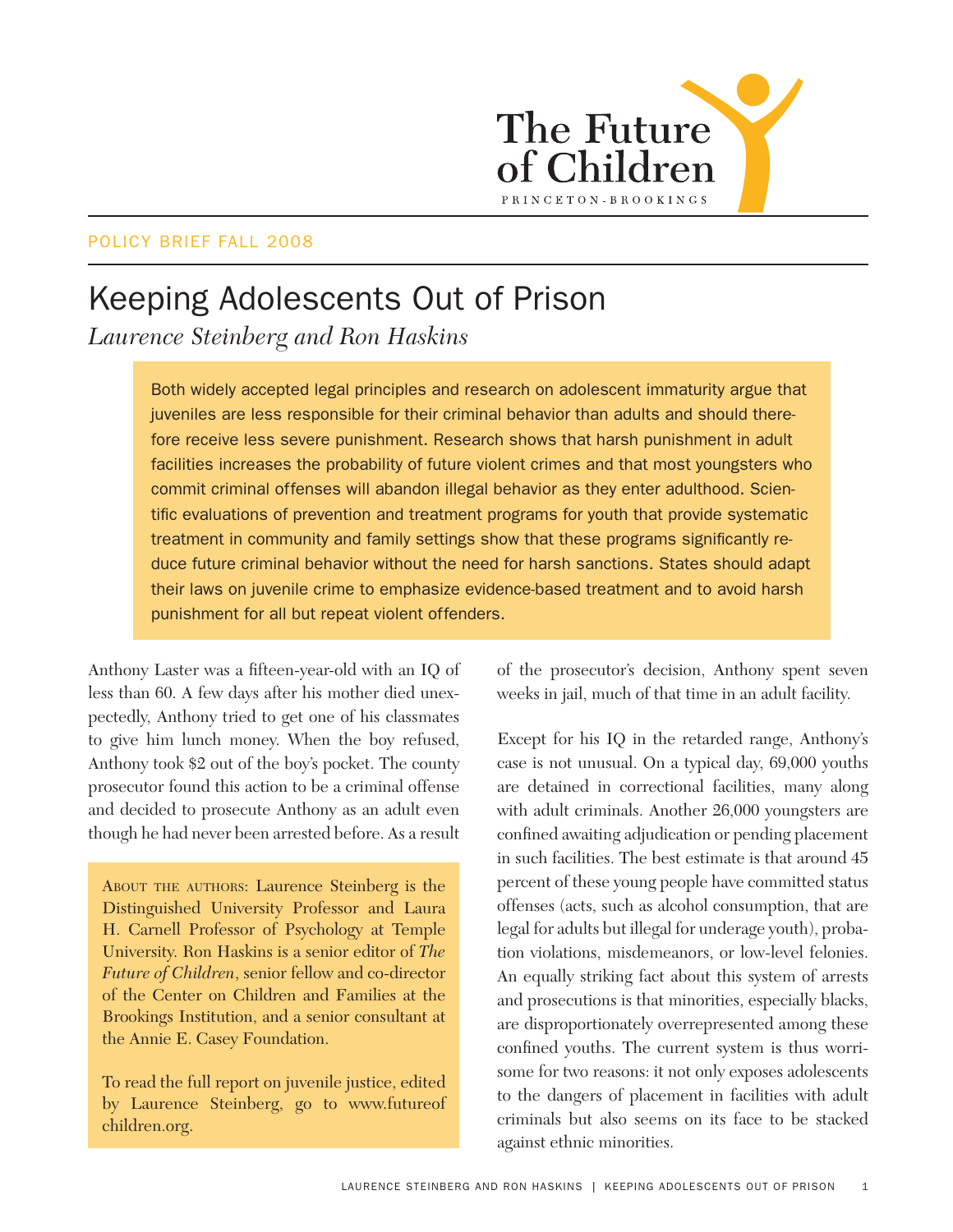#### Figure 1. Arrests for Violent Crimes by Adolescents Aged 15–17 and 18–20, 1970–2003

Arrests per 100,000 people



Note: Violent crimes include murder, nonnegligent homicide, forcible rape, robbery, and aggravated assault. Source: Bureau of Justice Statistics, www.ojp.usdoj.gov/bjs/dtdata.htm.

In this policy brief, we draw on articles in a recently released volume of *The Future of Children* devoted to juvenile justice to examine the problem of youth confinement in correctional facilities, including adult jails and prisons. We pay special attention to why harsh punishment of adolescents is not only often unjust but also counterproductive. Based on our review of the research evidence presented in the *Future of Children* volume, we make recommendations for reducing youth placements in adult facilities and other forms of harsh punishment in favor of more appropriate and cost-effective responses to youth crime.

### **A Violent Teen Crime Wave**

During the mid-1980s, the American public developed a fear of violent youth that bordered on paranoia. Fed a steady diet of horror stories in local newspapers across the nation, the public developed a kind of "moral panic" about violent teenagers. In a widely read article about the coming explosion of youthful "super-predators," John DiIulio, a respected scholar of criminal behavior, described adolescents bent on murder, rape, assault, burglary, and drug dealing. He wrote of the "vacant stares" and "remorseless eyes" of the incarcerated juveniles of the 1990s, youth who gave off a "buzz of impulsive violence."

The public's and DiIulio's alarm had a basis in fact. Figure 1 shows the rates of violent crime (murder, non-negligent homicide, forcible rape, robbery, and aggravated assault) by juveniles aged fifteen to seventeen and eighteen to twenty. Between 1985 and 1995, the rate of violent crime for both groups doubled. The adolescent crime wave and the public's strong reaction led politicians at all levels of government to respond. One important response was to expand state laws allowing juveniles to be transferred to the jurisdiction of the adult criminal system—including imprisonment in adult jails. Another was to increase sharply the harshness of sanctions, especially long sentences, to which juveniles were subjected in both the juvenile and adult systems.

Although the reaction of politicians to the public's moral panic may have been understandable, it is important to analyze the resulting harsh confinement policies to determine whether they make sense and whether they should remain in place. In performing this analysis, we review recent studies of delinquencyprevention programs and findings from research on adolescent development that were, for the most part, not available when states enacted tough laws in response to the outbreak of adolescent crime in the 1980s and 1990s.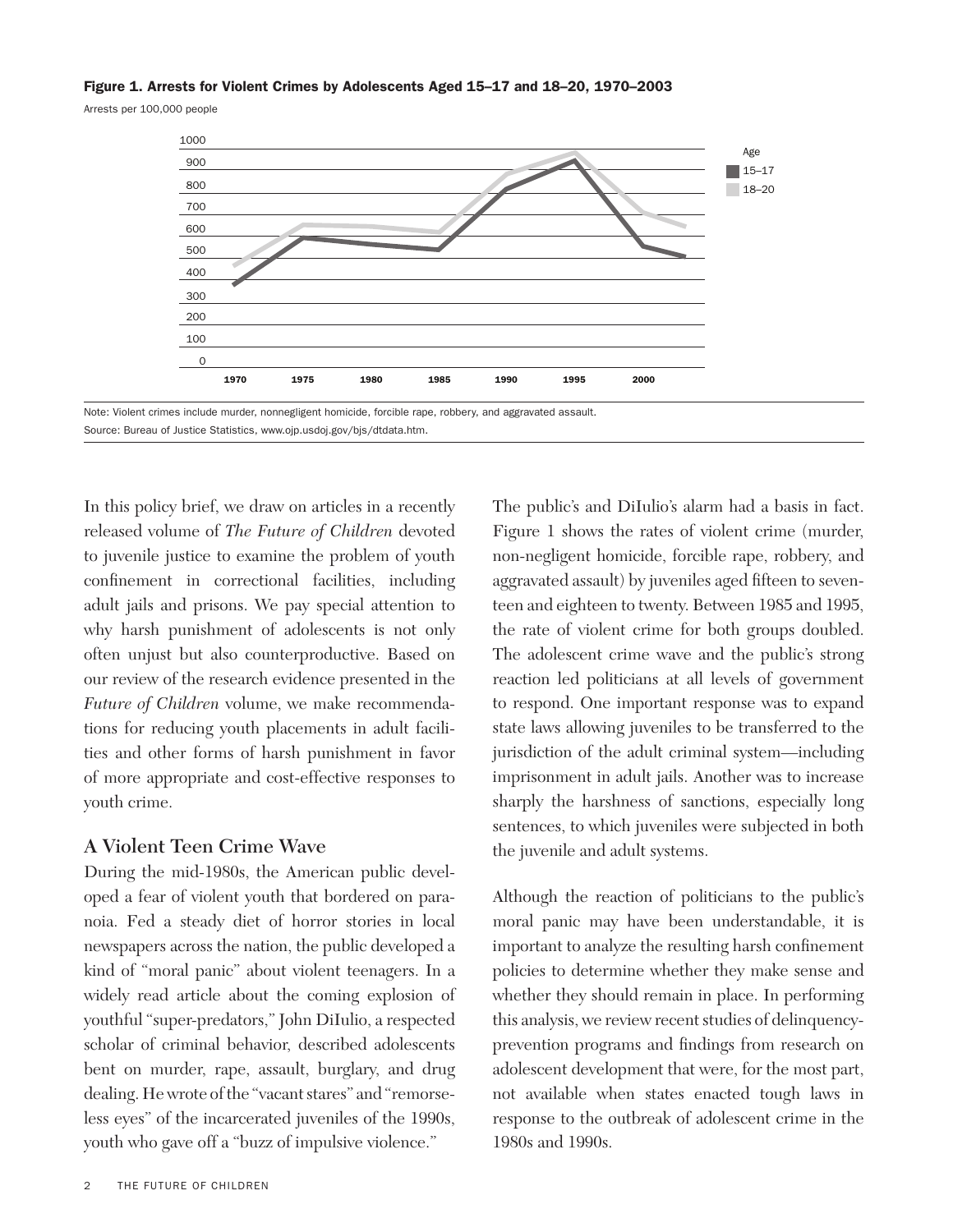Surprisingly, as shown by figure 1, the anticipated explosion in the number of super-predators never happened. In fact, by the time DiIulio began writing his dramatic warning, violent crimes by youth had already peaked and were beginning a remarkable decline. The peak for fifteen- to seventeen-year-olds came in 1994; that for eighteen- to twenty-year-olds, the following year. Thereafter, violent crime for both groups fell like a rock until 2003, plunging about 50 percent for the younger group and about 35 percent for the older group. Experts disagree about the causes of both the increase in juvenile crime during the 1980s and early 1990s, and the decline that began in the mid-1990s, but a reasonable reading of the evidence points to the cumulative impact of many factors, among them changes in drug markets, policing practices, incarceration rates, the age composition of the population, the availability of handguns, and the economy. As public concern began to dissipate, however, most of the new state laws passed to inflict harsher punishment on youthful offenders stayed on the books, where many remain to this day. Perhaps now that the youth crime emergency has passed, the time for dispassionate analysis has arrived.

## **Penal Proportionality and Adolescent Development**

A good place to begin is with the fundamentals of juvenile justice. A core principle of the American justice system is "penal proportionality." This foundational doctrine holds that fair criminal punishment is based not only on the harm caused by the crime, but also on the blameworthiness of the perpetrator. It follows, then, that a central question is whether an adolescent's immaturity mitigates his blameworthiness and therefore should temper his punishment. The issue is not whether the adolescent's behavior should be completely excused because of immaturity. Rather, it is the degree of responsibility adolescents should bear for criminal acts. The public wants adolescents held responsible for their crimes—and so do we. But a policy based on mitigation because of immaturity can balance the juvenile justice goals of accountability and deterrence with the legal principle of fair and proportional punishment.

The notion that developmental immaturity mitigates adolescents' criminal culpability rests firmly on both legal principles and solid findings from social science research about the nature of adolescence. Like adults, adolescents make choices shaped by their levels of cognitive and psychosocial development. Although the cognitive functioning of most adolescents approaches that of adults, the real-world circumstances under which they make decisions about whether to commit criminal acts are often shaped by emotional arousal and group pressure.

*Although the reaction of politicians to the public's moral panic may have been understandable, it is important to analyze the resulting harsh confinement policies to determine whether they make sense and whether they should remain in place.*

Thus, the psychosocial maturity of adolescents is especially relevant to understanding culpability. Adolescents are distinguished from adults along four psychosocial dimensions: susceptibility to peer influences, attitudes about risk, ability to adopt a future orientation, and the capacity for self-management. And on all four, abundant research evidence documents that adolescents are less mature than adults. To take just two examples, studies of hypothetical dilemmas requiring adolescents to choose between antisocial behavior suggested by their peers and positive social behavior of their own choosing show that peer influences increase between childhood and early adolescence as adolescents begin to separate from parental control, peak at age fourteen, and then decline slowly during the high school years. Peer influences take place both directly through peers urging each other to take specific actions and indirectly as adolescents behave in ways intended to gain peer approval or avoid rejection. In addition, peers provide models for each other's behavior. Similarly,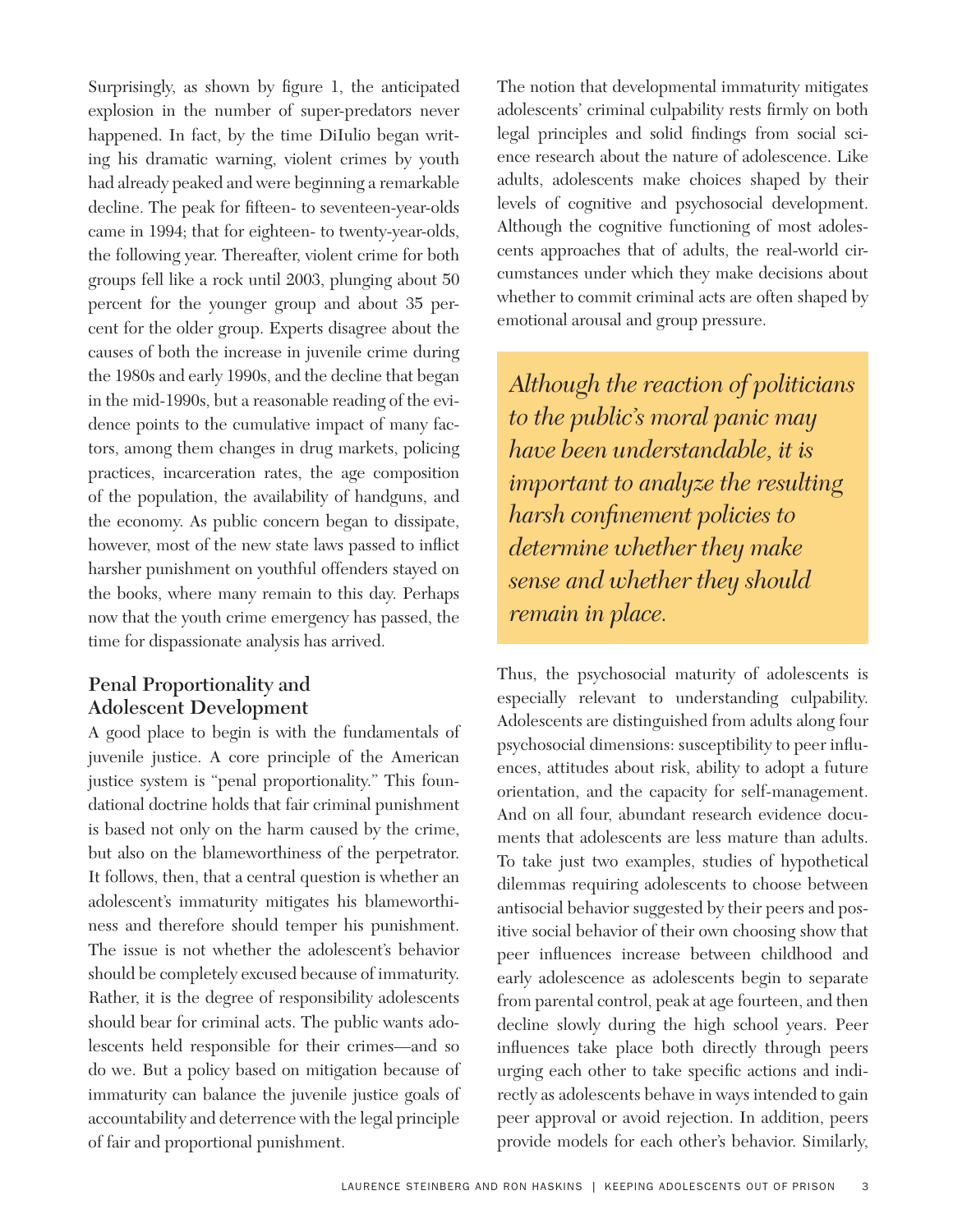adolescents and adults differ substantially in their assessments of risk and reward. Studies using gambling tasks, for example, show that adolescents are highly motivated by potential rewards and are relatively less attentive to possible costs.

*The legal doctrine of proportionality combined with the abundant evidence on teenagers' developmental immaturity provides a strong legal case for holding adolescents less culpable for their criminal behavior than adults.*

Not only does cognitive and psychosocial immaturity diminish the decision-making capacity of adolescents, it also heightens their vulnerability to coercive circumstances. Criminal law does not require individuals to behave in ways that would be considered heroic or brave. Rather, the standard for judging culpability for apparently criminal acts is whether "reasonable people" would have been unlikely to commit the same act under comparable circumstances. In applying this standard to criminal acts by adolescents, the correct basis for analysis is the behavior of other adolescents—not adults—under similar circumstances. Given their youthful impulsivity, their susceptibility to peer pressure, and their failure to consider the long-term consequences of their actions, typical adolescents often respond to external pressure to join their peers in committing criminal acts. We are not arguing that juveniles' diminished decision-making capacity fully excuses their actions, only that they bear less personal responsibility than an adult would for the same act, and that the punishment they receive for their actions should therefore be reduced.

Yet another reason why adolescents are less than fully responsible for their actions is that their character is not fully formed. The elegant theory of character development and the adolescent identity crisis developed by developmental psychologist Erik Erikson provides an understanding of the struggle adolescents undergo as they figure out who they are. But apart from the theory, it is a matter of simple observation that the values, attitudes, beliefs, and plans of adolescents are tentative and exploratory rather than enduring. In fact, research demonstrates that many youths commit crimes as a result of normative experimentation with risky behavior. Indeed, self-report studies show that more than 80 percent of teen boys say they have committed crimes offenses for which they could have been incarcerated. But most of these boys do not get caught and do not grow up to be criminals.

In this regard, the theoretical and empirical work of psychologist Terrie Moffitt is seminal. Numerous studies show that antisocial behavior increases almost tenfold during adolescence and then rapidly declines for most teens. Moffitt's distinctive contribution is to show that only a small group of the adolescents who commit antisocial acts have consistently engaged in such acts during their childhood and continue to do so during their adult life. For the overwhelming majority of teens, their antisocial behavior dissipates in late adolescence, indicating that they have overcome "a contemporary maturity gap [that] encourages teens to mimic antisocial behavior in ways that are normative and adjustive." These findings raise the unfortunate possibility that many adolescents who experiment with crime under social pressure get caught and are then subjected to harsh punishment, including incarceration in the same facilities as adults—punishment that, ironically, increases the chance that they will continue to behave in antisocial ways upon release.

The legal doctrine of proportionality combined with the abundant evidence on teenagers' developmental immaturity provides a strong legal case for holding adolescents less culpable for their criminal behavior than adults. It follows from this lower level of adolescent culpability that the nation's legal system should avoid transferring to adult court all but those adolescents who have committed repeat violent crimes and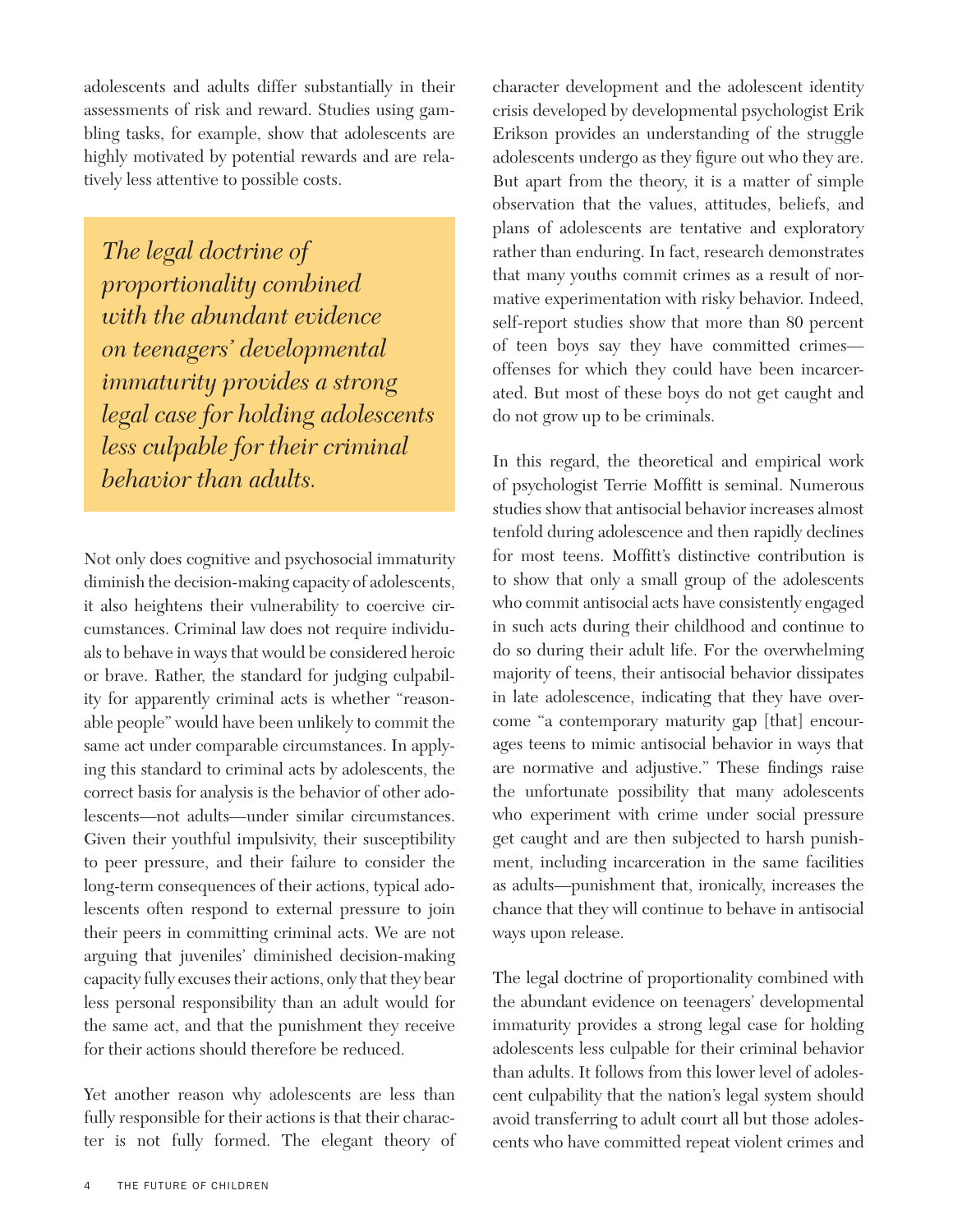should refrain from imposing harsh penalties on most juveniles whether they are under the jurisdiction of the juvenile or adult system.

# **Is Harsh Punishment Effective?**

In addition to this argument for more measured punishment based on legal reasoning and developmental science, there is another good argument for avoiding harsh punishment, especially placement in the adult system. At a minimum the practice of harsh sentences for adolescents does not work; it may even be counterproductive. Although the research on this issue should not be considered definitive, the Centers for Disease Control recently sponsored an independent review of the evidence. The CDC's expert reviewers located six high-quality studies; all provided evidence of the effect of transferring adolescents to adult jurisdiction on the subsequent incidence of violent offenses after release. Only one study reported a decrease in violent crimes by youth who had previously been transferred to adult jurisdiction, while one study found no effect. The remaining four studies "all found an undesirable effect in which transferred juveniles committed more subsequent violent or general crime than retained juveniles." According to the standards adopted by the panel before conducting the review, the evidence provided by these studies is sufficient to conclude that transfer to the adult justice system results in "greater subsequent crime, including violent crime, among transferred youth."

# **What Works to Deter Juvenile Crime?**

If transferring juveniles to the adult system is counterproductive, could other strategies be effective? As shown in detail by Peter Greenwood in the most recent *Future of Children* volume, over the past fifteen years many high-quality studies have identified programs that prevent delinquency or reduce recidivism. Indeed, the accumulating evidence is so strong that it could signal a new era in the treatment of troubled youth. In the past, the justice system has vacillated between soft and harsh punishments in handling juvenile crime. Worse, these swings have been based primarily on whatever philosophy of criminality happened to be in vogue at a given moment and not on an appeal to empirical evidence. With the development and use of high-quality studies and experiments testing new treatments, the field has accumulated solid evidence of what works and what doesn't. According to Greenwood, at least a dozen delinquency-prevention programs show strong evidence of effectiveness.

Greenwood's careful review of the treatment literature can be summarized in five points. First, for troubled youth in community settings, family-based programs that work with the juvenile, the family, and perhaps others in the community have proven effective. Second, for youth in institutional settings, treatments that base therapy on learning what goals youth have for their life and then helping them achieve those goals have a good track record. Third, programs that are excessively harsh or punitive have either no effects or iatrogenic effects. Fourth, incarceration is expensive and yields few if any benefits other than short-term incapacitation. Fifth, even the best evidence-based programs must be fully and faithfully implemented if they are to produce the effects on teens that the evidence shows they can.

A good example of a successful and well-evaluated program is Functional Family Therapy. The program, in existence for more than twenty-five years, is designed for youth between the ages of eleven and eighteen who are delinquent, abuse drugs, or engage in violence. The goal of the program is to alter interactions between parents and children, promote family problem-solving skills, enhance emotional bonds between family members, and strengthen parents' ability to provide structure, guidance, and limits for their children. The program is delivered by specially trained therapists, usually in the home setting, who work in teams under the supervision and monitoring of more experienced therapist/trainers.

Not only do many interventions produce good effects on youth who have committed or seem destined to commit crimes, they save more money than it costs to conduct them. In fact, several studies have estimated both the costs of these various treatments and the value of the benefits they produce. A recent review by the Washington State Institute for Public Policy, for example, found that programs for juvenile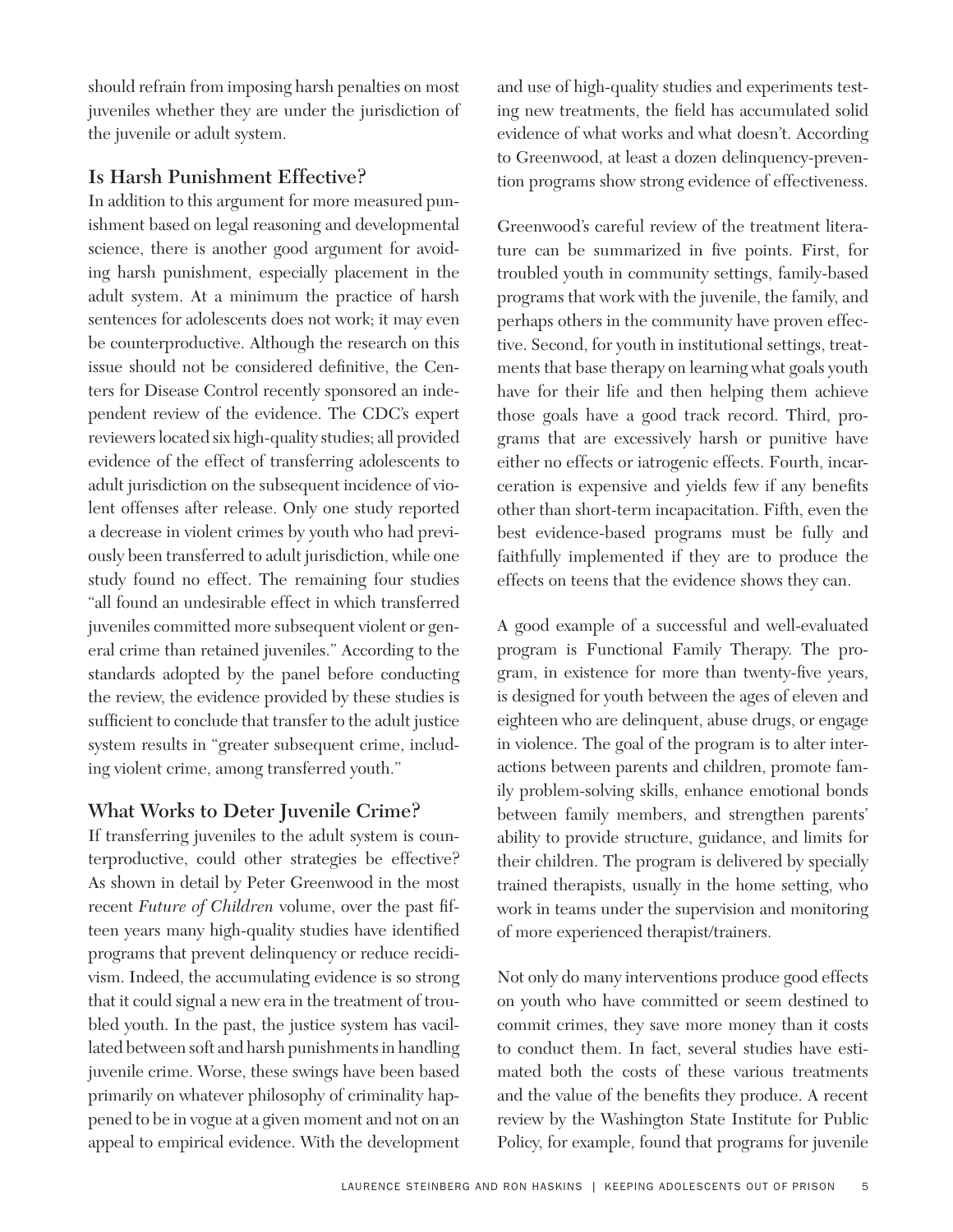offenders were the most cost-effective of a wide range of prevention and intervention programs for children and youth. Indeed, most of the programs for juvenile offenders produced benefits of more than \$7 for every \$1 invested in them.

# **The Work Ahead in Preventing Juvenile Crime**

Remarkably, the field of youth crime prevention and treatment has produced impressive evidence on effective and even cost-beneficial treatments. The evidence provides a lot of good news for policymakers, program administrators, and the public. But much more work lies ahead. The effective treatments that researchers have shown to work are all but unused by state and local authorities responsible for helping youth offenders. Greenwood estimates that only about 5 percent of youth who could profit from these interventions are actually enrolled in evidencebased programs. Moreover, few jurisdictions have invested in data systems that would allow them to track what happens to young people who participate in their programs. Monitoring results is a must for conducting a modern juvenile correctional system that can gauge its success and make changes based on the effects produced by its programs.

The implications of our analysis for juvenile justice policy and practice can be succinctly summarized. The legal principle of proportionality combined with findings from scientific research on adolescent immaturity argues that juveniles are less responsible for their criminal behavior than adults are and should therefore receive less severe punishment. "Less severe" punishment does not mean no punishment; it means that youth should be sanctioned in community and family settings whenever possible, especially for first offenses and nonviolent offenses. Above all, youth should be kept out of the adult criminal system unless they have committed repeat violent offenses. This course of action is especially recommended because most youth who commit criminal offenses will abandon illegal behavior at roughly the

same age as they exit adolescence. Moreover, providing effective prevention and treatment programs instead of harsh punishment greatly reduces the concern of many observers about the disproportionate involvement of minority youth in the juvenile justice system.

But revising state and local laws to reflect the emphasis on proportionate punishment is only half the battle. The other half is adopting treatment programs that are supported by evidence from high-quality evaluations and creating local and state data systems that allow officials to track what happens to youth who leave their programs. Strong and faithful implementation of scientifically tested program models, adapted as necessary for local circumstances and continuously evaluated by data on results, will produce better outcomes and less recidivism than traditional approaches that rely primarily on incarceration or on the treatment du jour.

This two-step approach is also recommended on benefit-cost grounds. Policymakers will point to the fact that the benefits from reduced recidivism do not necessarily flow to government agencies, especially not to the agencies responsible for paying for youth intervention programs. But as many jurisdictions have discovered, incarceration is expensive. The programs we recommend would result in less youth incarceration and therefore in substantial savings in government spending, even if the savings from incarceration accrue to different agencies than those that must pay for the intervention programs. Even so, there is no question that savings in one part of a government budget can be invested in another part of the budget without increasing net expenditures. Surely capable policymakers can figure out ways to make these numbers add up. The reasons for optimism that are so evident in the success of a range of youth interventions should not be trumped by complexities in government accounting. Seldom will policymakers have the opportunity to produce so much good for children and society with such minimal net expenditures.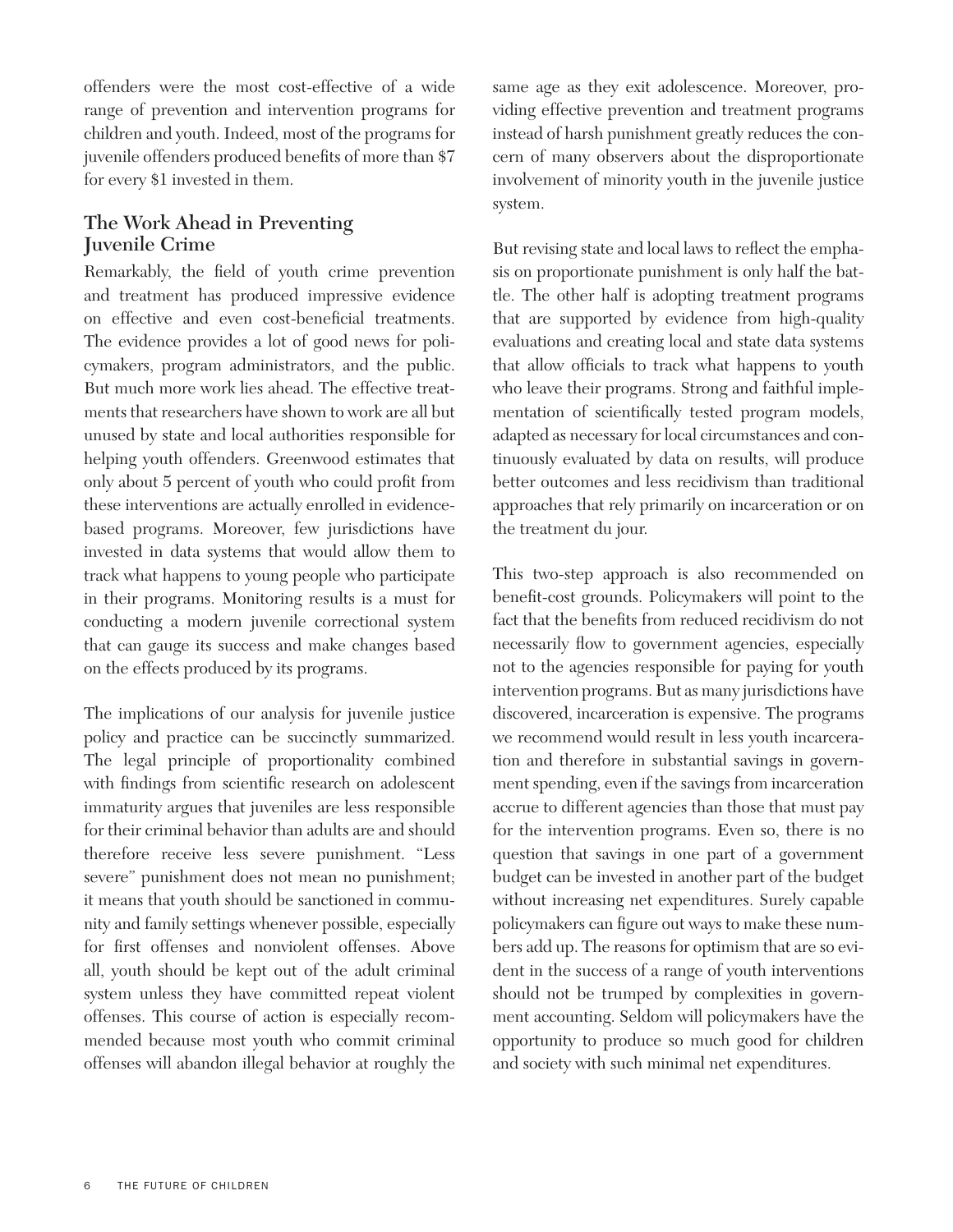### **Additional Reading**

Steve Aos and others, *Benefits and Costs of Prevention and Early Intervention Programs for Youth* (Olympia, Wash.: Washington State Institute for Public Policy, 2004).

Thomas Berndt, "Development Changes in Conformity to Peers and Parents," *Developmental Psychology* 15 (1979): 608–16.

Center on Juvenile and Criminal Justice, "The Florida Experiment: An Analysis of the Practice of Sending Kids to Adult Court," San Francisco, 2002 (www.cjcj.org/pubs/florida/florida. html [June 24, 2008]).

John J. DiIulio Jr., "The Coming of the Super-Predators," *Weekly Standard* 1, no. 11 (November 1995): 23–28.

Erik Erikson, *Identity: Youth and Crisis* (New York: Norton, 1968).

Lita Furby and Ruth Beyth-Marom, "Risk Taking in Adolescence: A Decision-Making Perspective," *Development Review* 12 (1992): 1–44.

Robert Hahn and others, *Effects on Violence of Laws and Policies Facilitating the Transfer of Youth from the Juvenile to the Adult Justice System* (Washington, D.C.: Centers for Disease Control, 2007) (www.cdc.gov/mmwr/preview/mmwrhtml/rr5609a1.htm [June 24, 2008]).

Rick Holguin, "Students to Be Tried as Adult in Slaying," *Los Angeles Times*, August 1, 1992.

Terrie Moffitt, "Adolescence-Limited and Life-Course-Persistent Antisocial Behavior: A Developmental Taxonomy," *Psychological Review* 100 (1993): 674–701.

Douglas W. Nelson, "A Road Map for Juvenile Justice Reform," in *2008 Kids Count Data Book* (Baltimore: Annie E. Casey Foundation, 2008).

Matt O'Connor, "County Going after Gang Members as Young as 13," *Chicago Tribune*, December 5, 1990.

Phillip P. Pan, "Teen Slain Waiting for School Bus; Oxon Hill Student Shot by Robbers Seeking Jacket, P.G. Police Say," *Washington Post*, December 15, 1995.

Melissa Sickmund, T. J. Sladky, and Wei Kang, "Census of Juveniles in Residential Placement Databook" (www.ojjdp.ncjrs.gov/ ojstatbb/cjrp [June 17, 2008]).

Elizabeth Scott and Laurence Steinberg, *Rethinking Juvenile Justice* (Harvard University Press, 2008).

Laurence Steinberg, "Introducing the Issue," *The Future of Children* 18, no. 2 (Fall 2008): 3–14.

Laurence Steinberg, *Adolescence*, 8th ed. (New York: McGraw-Hill, 2008).

Laurence Steinberg and Elizabeth S. Scott, "Less Guilty by Reason of Adolescence: Developmental Immaturity, Diminished Responsibility, and the Juvenile Death Penalty," *American Psychologist* 58, no. 12 (2003): 4–5.



### **Senior Editorial Staff**

*Editor-in-Chief*

**Sara McLanahan** Princeton University Director, Center for Research on Child Wellbeing, and William S. Tod Professor of Sociology and Public Affairs

#### *Senior Editors*

**Ron Haskins** Brookings Institution Senior Fellow and Co-Director, Center on Children and Families

#### **Christina Paxson**

Princeton University Director, Center for Health and Wellbeing, and Hughes-Rogers Professor of Economics and Public Affairs

#### **Cecilia Rouse**

Princeton University Director, Education Research Section, and Theodore A. Wells '29 Professor of Economics and Public Affairs

#### **Isabel Sawhill**

Brookings Institution Senior Fellow, Cabot Family Chair, and Co-Director, Center on Children and Families

### **Journal Staff**

*Executive Director* **Elisabeth Hirschhorn Donahue** Princeton University

*Managing Editor* **Brenda Szittya** Princeton University

*Outreach Director* **Julie Clover** Brookings Institution

*Outreach Director* **Lisa Markman** Princeton University